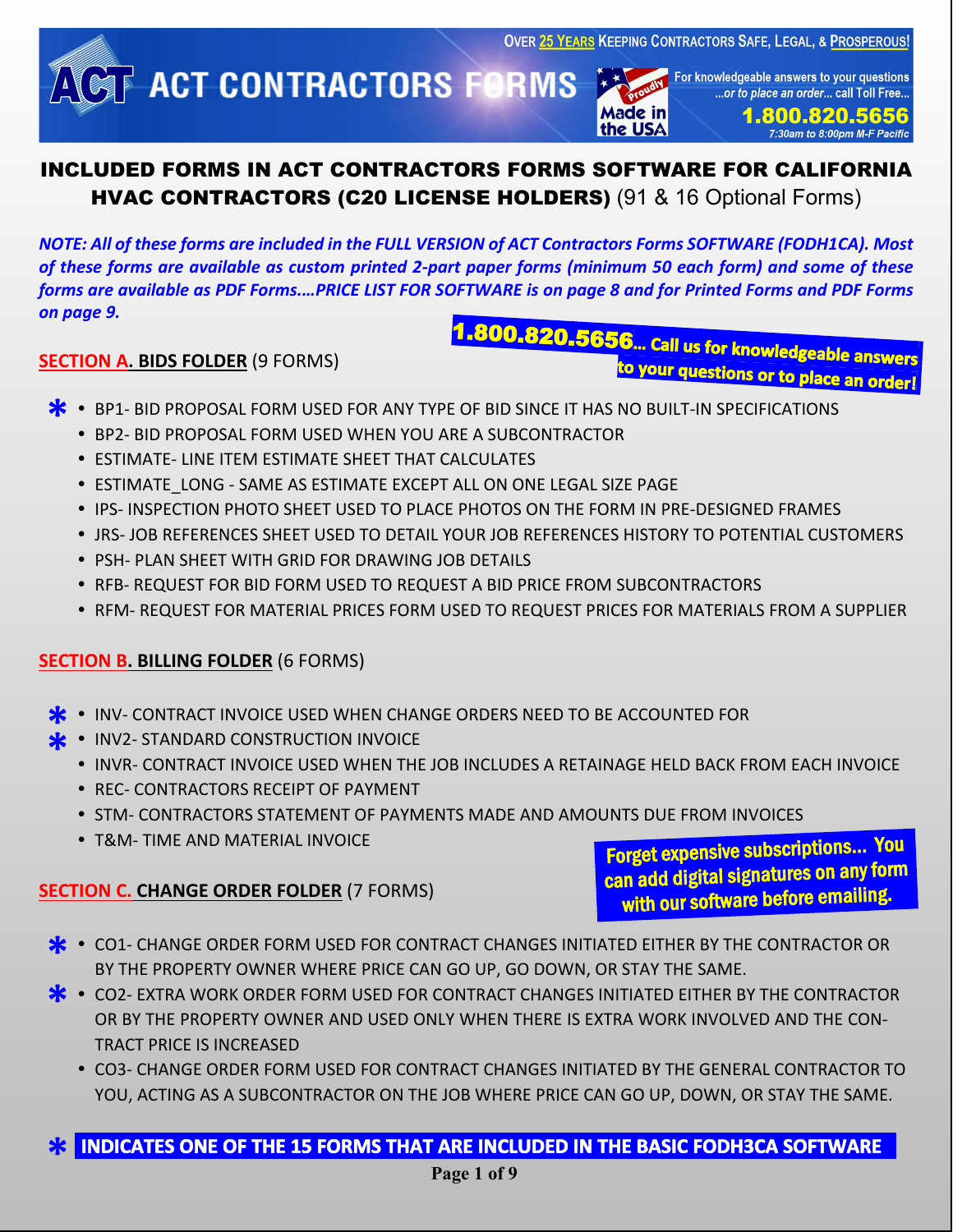- CO4- EXTRA WORK ORDER FORM USED FOR CONTRACT CHANGES INITIATED BY THE GENERAL CONTRAC-TOR TO YOU, ACTING AS A SUBCONTRACTOR ON THE JOB AND USED ONLY WHEN THERE IS EXTRA WORK INVOLVED AND THE CONTRACT PRICE IS INCREASED
- CO5- CHANGE ORDER FORM USED FOR CONTRACT CHANGES INITIATED BY YOU, THE CONTRACTOR, TO ONE OF YOUR SUBCONTRACTORS ON THE JOB WHERE PRICE CAN GO UP, GO DOWN, OR STAY THE SAME.
- CO6- EXTRA WORK ORDER FORM USED FOR CONTRACT CHANGES INITIATED BY YOU, THE CONTRACTOR, TO ONE OF YOUR SUBCONTRACTORS ON THE JOB AND USED ONLY WHEN THERE IS EXTRA WORK IN-VOLVED AND THE CONTRACT PRICE IS INCREASED
- COL- CHANGE ORDER LOG FORM USED BY YOU TO KEEP TRACK OF THE CHANGE ORDERS ISSUED

### **SECTION D. CONTRACTS FOLDER** (34 FORMS IN THE MAIN FOLDER AND THREE SUB FOLDERS)

### **SECTION D1**. COMMERCIAL & NEW CONSTRUCTION CONTRACTS SUB-FOLDER (6 FORMS)

- COW- COST OF WORK ADDENDUM TO A TIME AND MATERIAL CONTRACT DETAILING WHAT WILL BE BILLED
- COW2- COST OF WORK ADDENDUM FOR COST PLUS CONTRACTS DETAILING WHAT JOB COSTS ARE
- CPF- COST PLUS FIXED FEE CONTRACT USE FORM "COW2" WITH THIS CONTRACT AND IS NOT FOR HOME IMPROVEMENT IN CALIFORNIA
- CPP- COST PLUS PERCENTAGE CONTRACT USE FORM "COW2" WITH THIS CONTRACT AND IS NOT FOR HOME IMPROVEMENT IN CALIFORNIA
- **\*** GC1- CONSTRUCTION CONTRACT USED FOR NON- HOME IMPROVEMENT WORK SUCH AS COMMERCIAL,<br>AND NEW CONSTRUCTION AND NEW CONSTRUCTION
	- TMC- NON-RESIDENTIAL CONSTRUCTION PROPOSAL/CONTRACT USED FOR SIMPLER JOBS WHEN PROPERTY LINES, ETC. AND OTHER CONDITIONS DO NOT APPLY AND THE WORK IS BEING COMPENSATED FOR BY TIME AND MATERIAL... USE FORM "COW" WITH THIS CONTRACT Complies with the new CA 2021

(5) day Cancellation Law Per AB 2471

**SECTION D2**. HOME IMPROVEMENT CONTRACTS SUB-FOLDER (21 FORMS- *7 with 3-day cancellation; 7 with 5-day cancellation for customers 65 years of age and older; 7 with 7-day cancellation for disasters*)

- CS1 & HIN- CONTINUATION SHEET AND FORM HIN COMBINED. INCLUDES CALIFORNIA HOME IMPROVE-MENT NOTICES AND CAN BE PAGES 3 & 4 OF A CA HOME IMPROVEMENT CONTRACT INSTEAD OF USING FORM HIN AS PAGES 3 AND 4. NOTE, EITHER FORM HIN OR THIS FORM MUST BE USED!
- GC3- RESIDENTIAL HOME IMPROVEMENT CONTRACT USED WHEN THE CONTRACT IS SIGNED IN HOME
- GMP- GUARANTEED MAXIMUM PRICE COST PLUS FIXED FEE HOME IMPROVEMENT CONTRACT TO BE USED WITH COW2. **THE ONLY WAY YOU CAN DO T&M HOME IMPROVEMENT JOBS IN CALIFORNIA OVER \$750!**
- **HIN- HOME IMPROVEMENT NOTICES TO BE ADDED AS PAGES 3 AND 4 OF ANY CA HOME IMPROVEMENT CONTRACT**
- HIP- RESIDENTIAL HOME IMPROVEMENT PROPOSAL/CONTRACT USED WHEN THE CONTRACT IS SIGNED IN HOME AND IS MORE APPROPRIATE FOR SIMPLER HOME IMPROVEMENT JOBS LIKE PANEL REPLACEMENTS, ETC. WHEN PROPERTY LINES, PERMITS, AND OTHER CONDITIONS DO NOT APPLY
- **\*** HIPLETTER-HIP BUT ON STANDARD LETTER SIZE PAPER WITH EXTRA PAGES AND COMPLETE WITH ALL CSLB<br>REQUIRED NOTICES AND THE NOTICE OF CANCELLATION REQUIRED NOTICES AND THE NOTICE OF CANCELLATION
	- **HVAC1- HVAC HOME IMPROVEMENT PROPOSAL/CONTRACT THAT HAS BEEN SIMPLIFIED FOR USE WHEN** NO DOWNPAYMENT OR PROGRESS PAYMENTS IS TAKEN AND THE ENTIRE AMOUNT OF THE CONTRACT IS

1.800.820.5656 Call us for knowledgeable answers

to your questions or to place an order!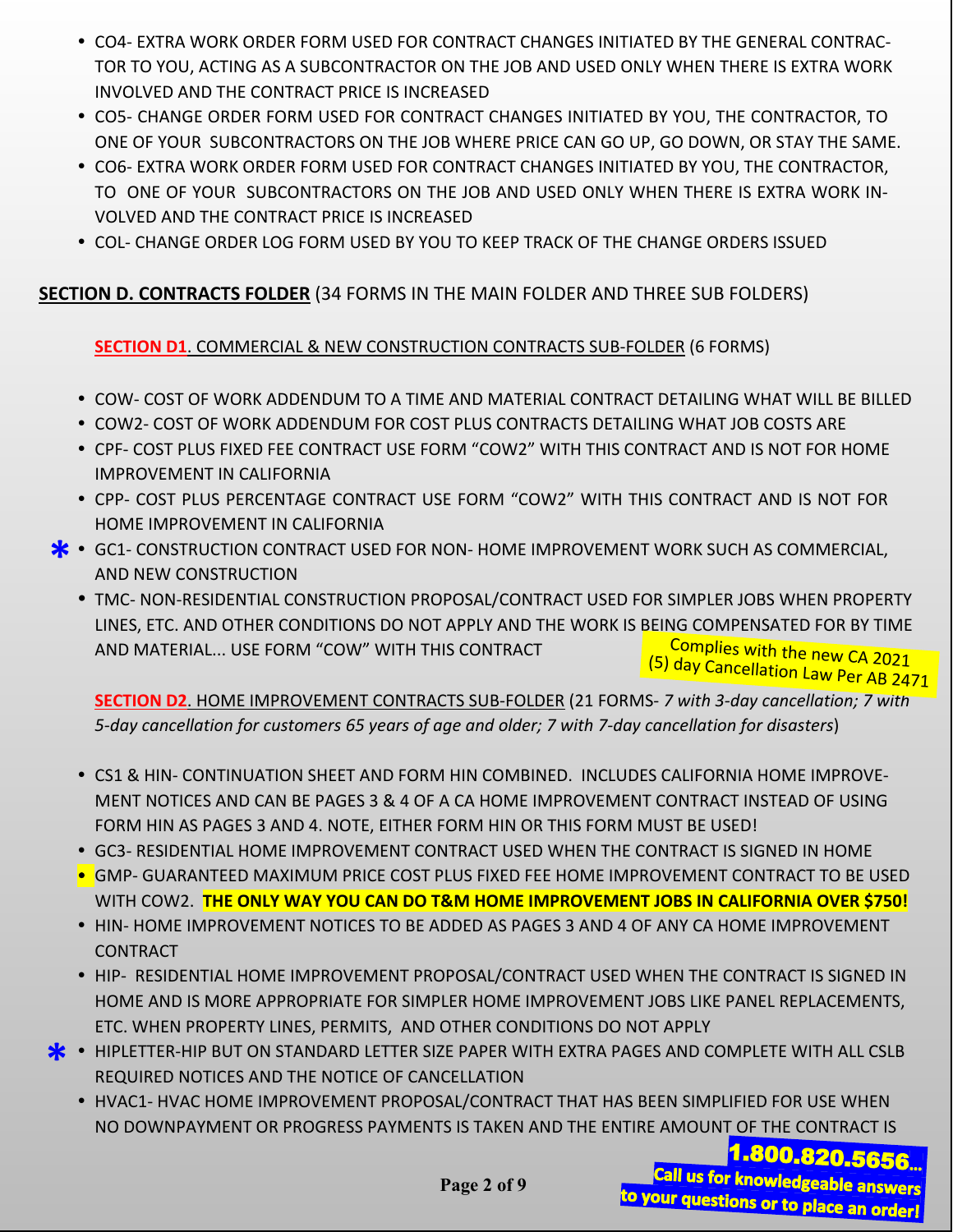PAID AT JOB COMPLETION. USUALLY FOR SHORTER DURATION JOBS WITHOUT EXPENSIVE MATERIALS - THIS FORM IS TWO PAGES LONG AND COMPLIES WITH CA LAWS!

**SECTION D3**. NOTICE OF CANCELLATION SUB-FOLDER (9 FORMS *3 forms with 3-day cancellation; 3 forms with 5-day cancellation for customers 65 years and older; 3 forms with 7-day cancellation for disasters*)

- CN1 & CNW- 3 COPIES OF THE NOTICE OF CANCELLATION FORM AND ONE COPY OF THE WAIVER OF THE THREE DAY RIGHT TO CANCEL TOGETHER IN ONE FORM
- **\*** CN1- THREE DAY RIGHT TO CANCEL NOTICE TO BE GIVEN IN DUPLICATE TO THE CUSTOMER ONLY ON HOME IMPROVEMENT JOBS SIGNED IN- HOME. (2 VERSIONS) HOME IMPROVEMENT JOBS SIGNED IN- HOME. (2 VERSIONS)
	- CNW- WAIVER OF THE 3 DAY RIGHT TO CANCEL A HOME IMPROVEMENT CONTRACT SIGNED IN HOME IN CASE OF AN EMERGENCY

**SECTION D4**. SERVICE AND REPAIR CONTRACTS SUB-FOLDER (6 FORMS 2 *forms with 3-day cancellation; 2 forms with 5-day cancellation for customers 65 and older; 2 forms with 7-day cancellation for disasters*)

- **.** SRC1- FIXED PRICE SERVICE AND REPAIR CONTRACT USED FOR SMALL SERVICE AND/OR REPAIR JOBS WHOSE TOTAL VALUE IS LESS THAN \$750. THIS CONTRACT ALLOWS YOU TO START THE JOB WITHOUT WAITING FOR THE THREE DAY CANCELLATION PERIOD.
- SRC2- TIME AND MATERIAL SERVICE AND REPAIR CONTRACT USED FOR SMALL SERVICE AND/OR REPAIR JOBS WHOSE TOTAL VALUE IS LESS THAN \$750. THIS CONTRACT ALLOWS YOU TO START THE JOB WITH-JOBS WHOSE TOTAL VALUE IS LESS THAN \$750. THIS CONTRACT ALLOWS YOU TO START THE JOB WITH-OUT WAITING FOR THE THREE DAY CANCELLATION PERIOD.

**SECTION D5**. MAIN CONTRACT FOLDER (11 FORMS)

Forget expensive subscriptions… You can add digital signatures on any form with our software before emailing.

- **ADM- ADDENDUM FOR MATCHING EXISTING CONDITIONS AND FINISHES ON THE PROJECT**
- CPS- CONTRACT PAYMENT SCHEDULE USED WHEN THERE ARE MANY PROGRESS PAYMENTS ON THE JOB AND WHEN THERE ARE RETENTIONS
- CPS2- CONTRACT PAYMENT SCHEDULE USED WHEN THERE ARE MANY PROGRESS PAYMENTS ON THE JOB AND WHEN THERE ARE NO RETENTIONS
- **\***  $\bullet$  CS1- CONTINUATION SHEET USED WHEN THERE IS NOT ENOUGH ROOM ON ANY FORM... PARTICULARLY SPECIFICATIONS ON A CONTRACT SPECIFICATIONS ON A CONTRACT
	- CS1\_LONG- SAME AS CS1 EXCEPT IS LEGAL SIZE FOR MORE WRITING ROOM
	- HAZ- HAZARDOUS MATERIALS HOLD HARMLESS AGREEMENT USED WHEN THERE MIGHT BE HAZARDOUS MATERIALS ON THE JOB THAT THE CONTRACTOR WILL NOT BE RESPONSIBLE FOR
	- **HHR- HOLD HARMLESS FROM RECOMMENDATIONS FORM USED WHEN YOU RECOMMEND ADDITIONAL** WORK OR A COURSE OF ACTION THAT THE HOMEOWNER DOES NOT WANT TO FOLLOW
	- JCA- JOINT CONTROL ADDENDUM TO BE ADDED TO A CONTRACT CALLING FOR FUNDING CONTROL
	- **LCN- LIEN CONTRACT NOTICE ADDED TO ANY HOME IMPROVEMENT CONTRACT THAT TAKES A LIEN OR EN-**CUMBRANCE ON THE PROPERTY TO SECURE PAYMENT FOR THE WORK.. MOST OFTEN USED WHEN THE CONTRACTOR IS TAKING A TRUST DEED OUT ON THE PROPERTY AND FINANCING THE WORK THEMSELVES.
	- **MLST- LIST OF MATERIAL, EQUIPMENT OR SERVICES PROVIDER ON THE PROJECT GIVEN TO OWNER WHEN** REQUESTED
	- **.** SLST- LIST OF SUBCONTRACTORS ON THE PROJECT GIVEN TO OWNER WHEN REQUESTED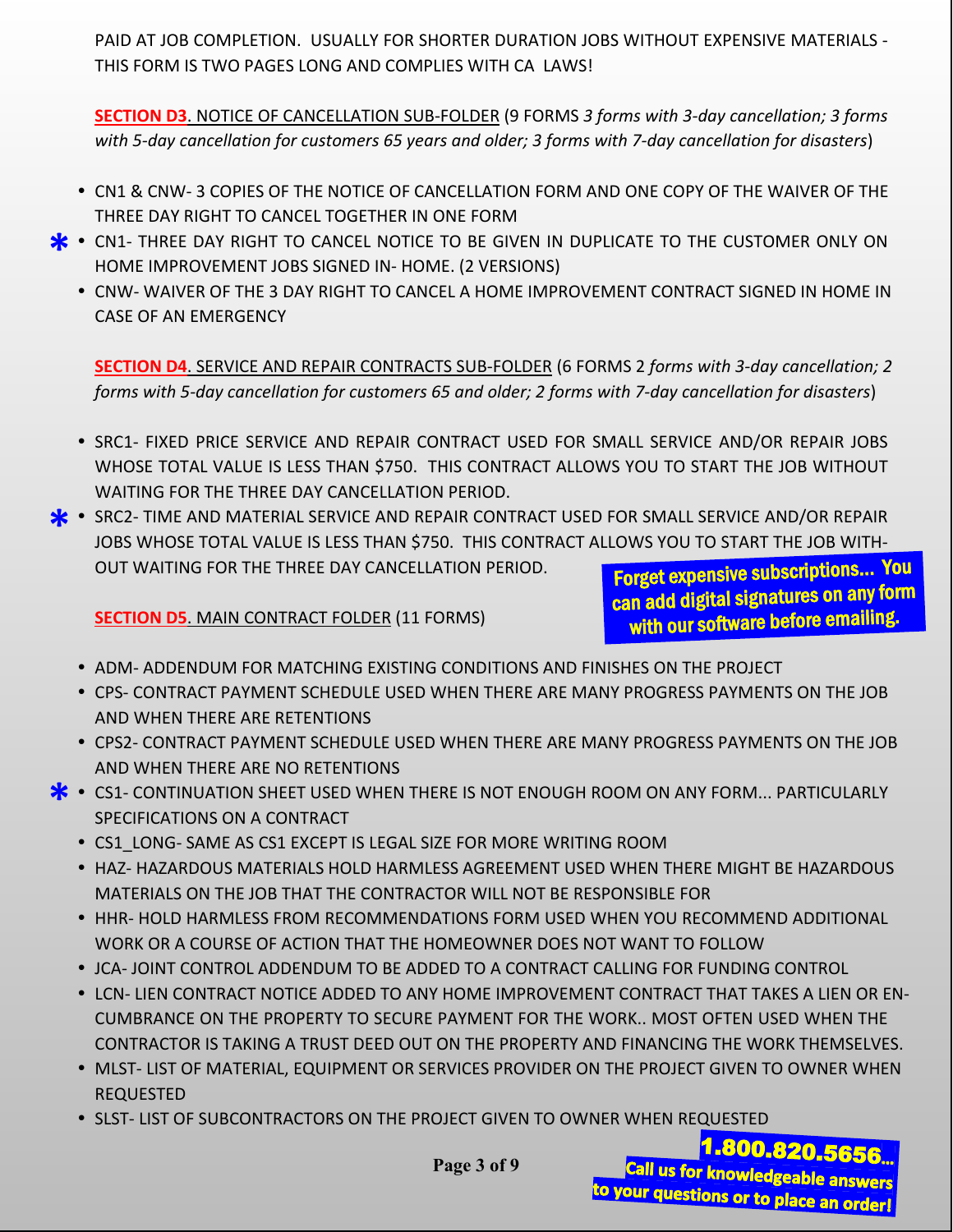## **SECTION E. LIEN RELEASE FORMS FOLDER** (6 FORMS) UPDATED FOR NEW LAWS! NOTE... CALIFORNIA LAW REQUIRES YOU TO GIVE A LIEN RELEASE WHENEVER YOU RECEIVE MONEY!

- CLR- CONDITIONAL LIEN RELEASE FORM UPON FINAL PAYMENT... USED WHEN PAID BY CHECK SO THAT THE LIEN RELEASE IS CONTINGENT UPON THE CHECK BEING GOOD... USED AT THE TIME OF FINAL PAYME THE LIEN RELEASE IS CONTINGENT UPON THE CHECK BEING GOOD... USED AT THE TIME OF FINAL PAYMENT
- CLRP- CONDITIONAL LIEN RELEASE FORM UPON A PROGRESS PAYMENT... USED WHEN PAID BY CHECK SO THAT THE LIEN RELEASE IS CONTINGENT UPON THE CHECK BEING GOOD... USED AT THE TIME OF ANY THAT THE LIEN RELEASE IS CONTINGENT UPON THE CHECK BEING GOOD... USED AT THE TIME OF ANY PROGRESS PAYMENT
	- COM- COMPLETION CERTIFICATE USED AT THE JOB COMPLETION AND USED TO GET A SIGNATURE FROM THE CUSTOMER THAT THE JOB IS COMPLETED AND THAT THEY ARE SATISFIED WITH THE WORK
- **\*** LLR- LABOR LIEN RELEASE FORM USED TO GET LIEN RELEASES FROM THE INDIVIDUAL WORKERS ON THE JOB JOB
- **\*** ULR- UNCONDITIONAL LIEN RELEASE FORM UPON FINAL PAYMENT... THIS LIEN RELEASE IS GOOD AT THE ∪WING AND IS NOT DEPENDENT ON THE FUNDS BEING RELEASED TO THE CONTRACTOR... USEI TIME OF SIGNING AND IS NOT DEPENDENT ON THE FUNDS BEING RELEASED TO THE CONTRACTOR... USED AT THE TIME OF FINAL PAYMENT
- ULRP- UNCONDITIONAL LIEN RELEASE FORM UPON A PROGRESS PAYMENT... THIS LIEN RELEASE IS GOOD AT THE TIME OF SIGNING AND IS NOT DEPENDENT ON THE FUNDS BEING RELEASED TO THE CONTRAC-AT THE TIME OF SIGNING AND IS NOT DEPENDENT ON THE FUNDS BEING RELEASED TO THE CONTRAC-TOR... USED AT THE TIME OF ANY PROGRESS PAYMENT 1.800.820.5656

Call us for knowledgeable answers

**SECTION F. MISCELLANEOUS BUSINESS FORMS FOLDER** (13 FORMS) **to your questions or to place an order!** 

- #10 MATCHING ENVELOPE- ...#10 SIZE ENVELOPE THAT MATCHES ALL THE OTHER PAPERWORK
- CCA- CREDIT CARD AUTHORIZATION
- **DR1- SIMPLE DAILY REPORT ON JOB MATERIALS, SUBCONTRACTOR WORK DONE, WORK DONE BY YOUR** EMPLOYEES, EQUIPMENT RENTED, AND GENERAL JOB NOTES AS WELL AS ANY CHANGE ORDERS
- FAX- FAX TRANSMITTAL COVER SHEET THAT MATCHES YOUR OTHER PAPERWORK
- LTH- MATCHING LETTERHEAD ... LETTERHEAD THAT MATCHES YOUR OTHER PAPERWORK
- MEM- CONSTRUCTION MEMORANDUM FORM USED TO DOCUMENT CONVERSATIONS OR OTHER JOB RE-LATED COMMUNICATIONS
- **PO1- PURCHASE ORDER FORM USED TO DOCUMENT ORDERS FOR MATERIALS AND EQUIPMENT**
- **. RFI- REQUEST FOR INFORMATION FORM USED TO NOTIFY PROJECT PARTNERS THAT YOU ARE HAVING A** PROBLEM AND CANNOT PROCEED UNTIL YOU GET CLARIFICATION/FURTHER INSTRUCTIONS FROM THEM
- **RFT- REQUEST FOR TECHNICAL INSTRUCTIONS FORM USED WHEN A COMPONENT OF A PROJECT PARTNERS** CONTRIBUTION TO THE JOB CANNOT BE PERFORMED AS DETAILED IN THE PLANS AND SPECIFICATIONS AND FURTHER WRITTEN INSTRUCTIONS MUST BE GIVEN BEFORE PROCEEDING... THIS FORM ALSO MAKES THE PROJECT PARTNER AWARE THAT YOU ARE INCURRING DAMAGE DELAYS BECAUSE OF THIS AND MAY ASK FOR COMPENSATION
- **SUB- SUBMITTAL FORM USED WHEN SUBMITTING SAMPLES OR ALTERNATE MATERIALS/TECHNIQUES THAT** MUST BE APPROVED
- TRN- TRANSMITTAL FORM USED FOR TRANSMITTING CONSTRUCTION DOCUMENTS AND/OR SAMPLES TO ANOTHER PARTY
- WTS- WEEKLY TIME SHEET USED TO DOCUMENT THE TIME SPENT BY AN EMPLOYEE OVER A WEEK ON VAR-IOUS JOBS AND PROJECTS AND INCLUDES A TABLE OF JOB CODES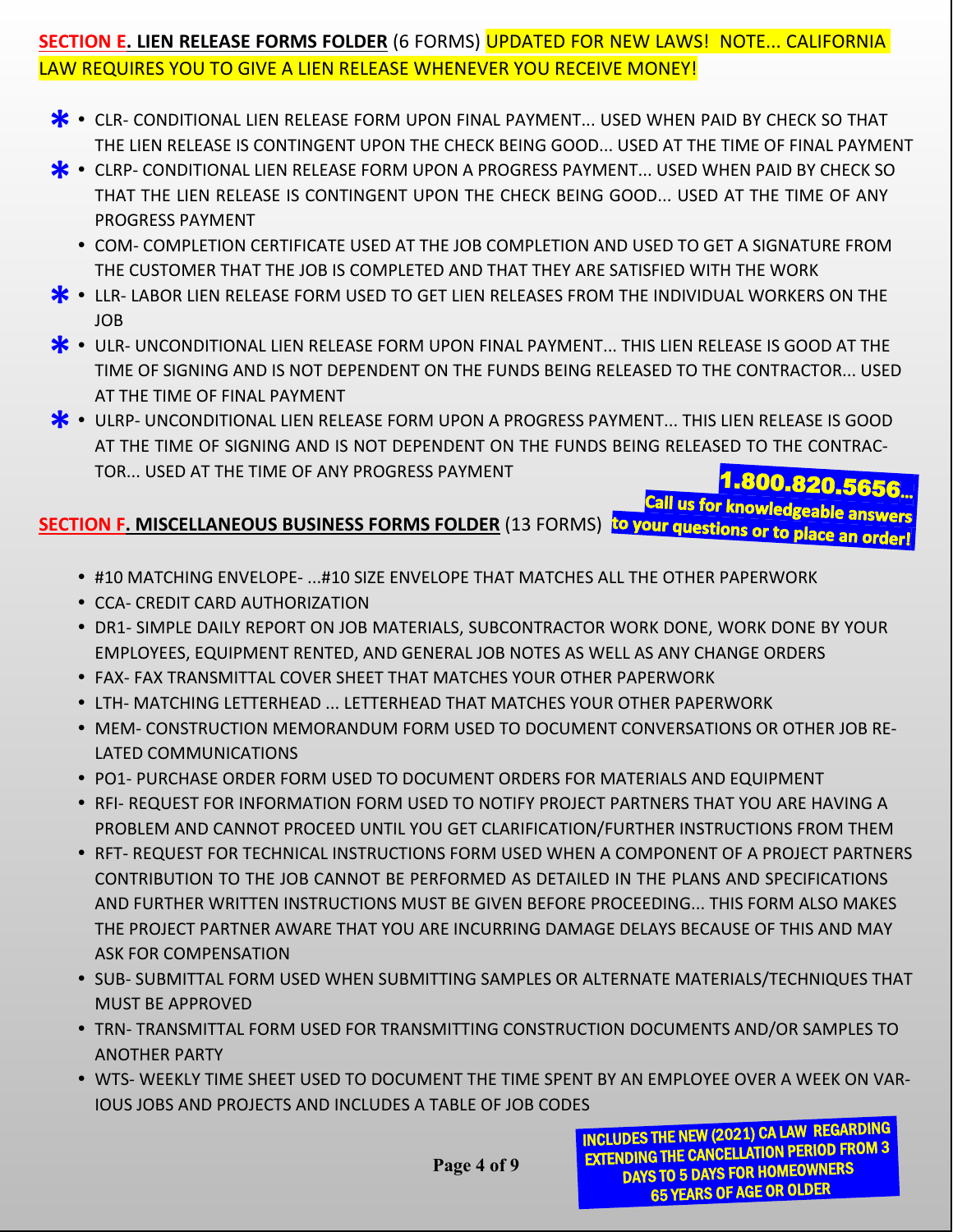### **SECTION G. MISCELLANEOUS HVAC FORMS** (5 FORMS)

- EWO- ELECTRICAL WORK ORDER
- HVAC- PREVENTIVE MAINTENANCE AGREEMENT CHECKLIST
- HVACPMA1- HVAC PREVENTIVE MAINTENANCE AGREEMENT
- **\*** HVACWO- HVAC WORK ORDER<br>• HVACCWO1- HVAC WORK ORD
	- HVACCWO1- HVAC WORK ORDER STYLE 1

Forget expensive subscriptions… You can add digital signatures on any form with our software before emailing.

### **SECTION H. PRE-LIEN, LIEN FORMS FOLDER** (10 FORMS) UPDATED FOR NEW LAWS!!!

- CAT- TRANSMITTAL LETTER TO BE GIVEN WITH THE CALIFORNIA PRELIMINARY NOTICE TO EXPLAIN THE FORM AND "SOFTEN THE BLOW" AGAINST THE PRIME CONTRACTOR WITH THE PROPERTY OWNER.
- CPN- CALIFORNIA PRELIMINARY NOTICE OR 20-DAY NOTICE PUBLIC AND PRIVATE VERSIONS TO BE GIVEN TO THE PROPERTY OWNER, LENDER, AND ANY OTHER PARTY OF INTEREST TO INFORM THEM YOU ARE A SUPPLIER OF MATERIALS OR LABOR ON THE JOB AND ARE ENTITLED TO LIEN RIGHTS. THIS NOTICE MUST BE GIVEN TO PRESERVE YOUR RIGHT TO LIEN WHEN YOU ARE A SUBCONTRACTOR ON THE PROJECT OR IF YOU ARE A DIRECT CONTRACTOR AND THERE IS A CONSTRUCTION LENDER. THIS IS NOW REQUIRED BY CAL-IFORNIA LAW AND IS NO LONGER "OPTIONAL" EVEN IF YOU DO NOT INTEND TO EVER FILE A LIEN.
- **MEC- CALIFORNIA MECHANICS LIEN TO BE FILED WITH THE COUNTY RECORDER WHEN YOU ARE NOT PAID** BY THE PROPERTY OWNER AND WANT TO CLAIM A LIEN TO BE PAID OUT OF THE PROPERTY.
- . NNR- NOTICE OF NON-RESPONSIBILITY FORM USED WHENEVER WORK IS BEING DONE TO PROPERTY THAT THE OWNER OF THE PROPERTY DID NOT AUTHORIZE. THIS FORM PREVENTS LIENS AGAINST THE PROPERTY FOR WORK AUTHORIZED BY SOMEONE OTHER THAN THE PROPERTY OWNER SUCH AS A TENANT.
- NOC- NOTICE OF COMPLETION FORM USED TO SET A DATE THAT THE PROPERTY WAS COMPLETED AND LIMIT THE TIME LIEN CLAIMANTS MAY FILE A LIEN.
- NOS- NOTICE OF CESSATION FORM USED TO SET A DATE THAT WORK ON THE PROPERTY HAS CEASED, USU-ALLY FOR NON-PAYMENT, BUT CAN BE BECAUSE A CONTRACTOR HAS ABANDONED THE JOB. THIS FORM HAS RAMIFICATIONS ON THE TIME FRAME FOR FILING LIENS AND STOP NOTICES.
- RML- RELEASE OF MECHANICS LIEN USED WHEN A LIEN THAT HAS BEEN FILED WITH THE COUNTY RECORD-ER HAS BEEN SATISFIED OR IS BEING RELEASED FOR OTHER REASONS
- **STP- STOP NOTICE IS ESSENTIALLY A "LIEN" AGAINST CONSTRUCTION FUNDS ON A PROJECT. THIS FORM IS** GIVEN TO THE CONSTRUCTION LENDER INFORMING THEM THAT WORK WILL STOP UNTIL OUTSTANDING BILL(S) ARE BROUGHT CURRENT AND THE LENDER IS OBLIGATED TO SEE THAT ENOUGH MONEY IS HELD BACK TO PAY FOR YOUR CONTRACT AND FOR ANY LEGAL OR COLLECTION FEES YOU INCUR BECAUSE OF THE OVERDUE BALANCE.
- **STR- STOP NOTICE RELEASE FOR PRIVATE JOBS GIVEN WHEN OUTSTANDING AMOUNTS OWED TO YOU ARE** BROUGHT CURRENT.
- **STR2- STOP NOTICE RELEASE FOR PUBLIC JOBS GIVEN WHEN OUTSTANDING AMOUNTS OWED TO YOU ARE** BROUGHT CURRENT.

.800.820.5 Call us for knowledgeable answers to your questions or to place an order!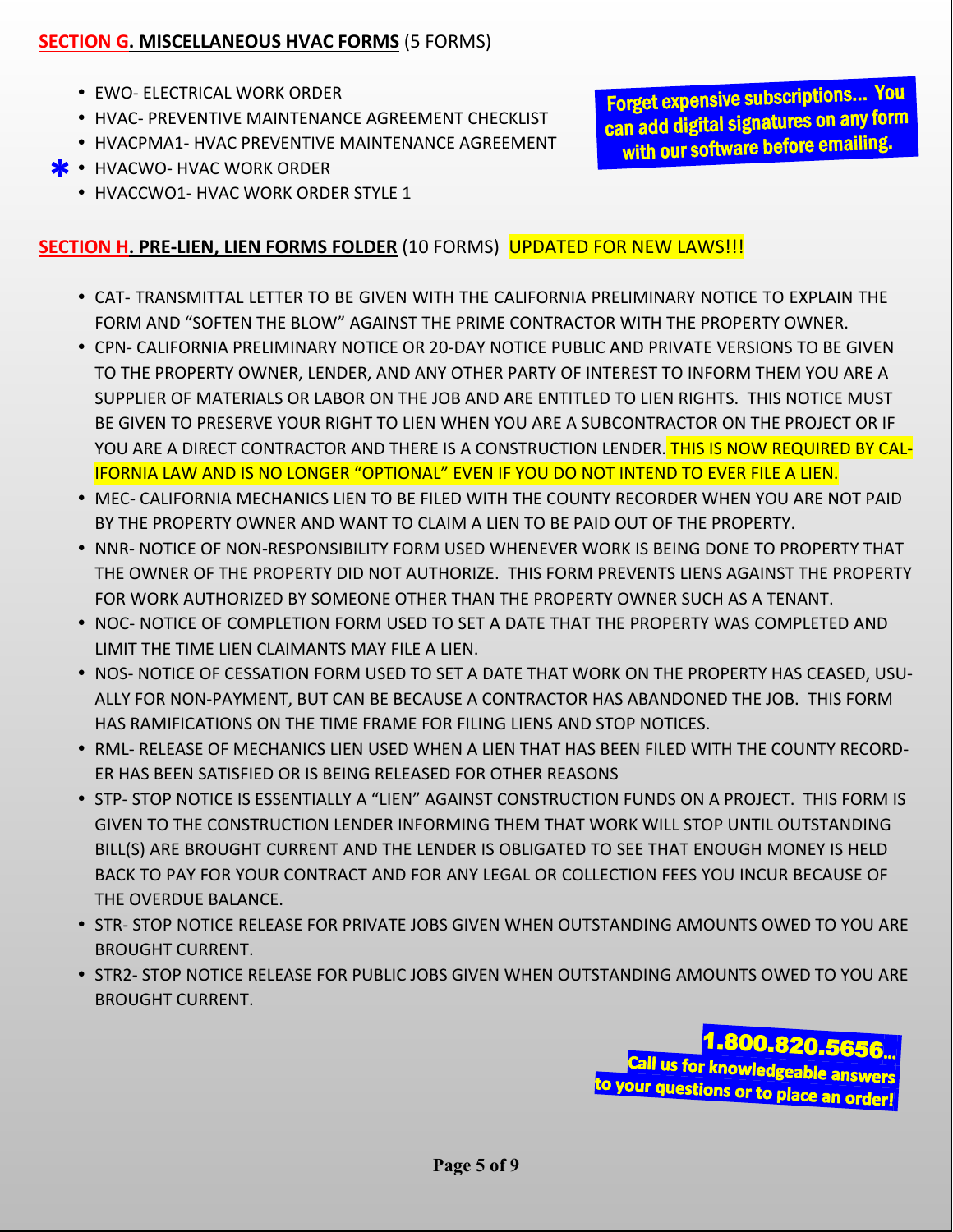- **SC1- SUBCONTRACT AGREEMENT USED BETWEEN THE CONTRACTOR AND ANOTHER CONTRACTOR WHO** WILL BE DOING WORK ON A PROJECT OF THE CONTRACTOR'S AND WHO IS THEREFORE A SUBCONTRAC-TOR OF THE CONTRACTOR
- SC2- SUBCONTRACT AGREEMENT SAME AS FORM SC1, THAT INCLUDES AN INDEMNITY CLAUSE OF THE TYPE REQUIRED BY MANY COMMERCIAL LIABILITY COMPANIES TO BE USED BY THEIR INSURED IN AGREE-MENTS WITH THE INSURED CONTRACTOR'S SUBCONTRACTORS
- SC3- SUBCONTRACT FORM USED AS AN AGREEMENT BETWEEN YOUR COMPANY AND ANOTHER CON-<br>TRACTOR... USUALLY A GENERAL CONTRACTOR OR BUILDER... WHOM YOU ARE SUBCONTRACTING WOR TRACTOR... USUALLY A GENERAL CONTRACTOR OR BUILDER... WHOM YOU ARE SUBCONTRACTING WORK FROM

### **SECTION J. WARRANTY FOLDER** (2 FORMS)

- CWC1- LIMITED LABOR WARRANTY FOR WORKMANSHIP IN CERTIFICATE FORMAT
- **\*** WC1- LIMITED LABOR WARRANTY WORKMANSHIP IN STANDARD FORMAT

### **OPTIONAL MARKETING PACKAGE** (12 FORMS)

- DOOR HANGER TEMPLATE FOR MARKETING- DOOR HANGER TEMPLATE FOR DRIVE BY MARKETING OF JOBS IN A NEIGHBORHOOD
- SORRY WE MISSED YOU DOOR HANGER TEMPLATE- USED WHEN AN APPOINTMENT IS MISSED
- HIF- HVAC CONTRACTOR INFORMATION LABEL USED TO KEEP YOUR COMPANY INFORMATION HANDY FOR YOUR CUSTOMERS AND TO GET REPEAT BUSINESS FROM YOUR CUSTOMERS AND REFERRALS
- MATCHING HVAC ADDRESS LABEL
- MATCHING HVAC ADVERTISEMENT
- MATCHING HVAC BROCHURE
- MATCHING HVAC BUSINESS CARD
- $\bullet$  MATCHING HVAC #10 ENVELOPE
- MATCHING HVAC FLYER
- MATCHING HVAC LETTERHEAD
- MATCHING HVAC LOGO
- MATCHING HVAC POSTER

800.820.5656 Call us for knowledgeable answers to your questions or to place an order!

## **SECTION K. OPTIONAL INDEPENDENT CONTRACTOR AGREEMENTS** (4 FORMS-**If you use Salespeople, you NEED THESE FORMS!**)

- GC2- CONSTRUCTION CONTRACT USED FOR NON- HOME IMPROVEMENT WORK SUCH AS COMMERCIAL, AND NEW CONSTRUCTION USED WHEN A SALESMAN WILL BE SIGNING THE CONTRACT AS AN AGENT FOR THE CONTRACTOR
- GC4- RESIDENTIAL HOME IMPROVEMENT CONTRACT USED WHEN THE CONTRACT IS SIGNED IN HOME AND WHEN A SALESMAN WILL BE SIGNING THE CONTRACT AS AN AGENT FOR THE CONTRACTOR
- SALESPERSON AGREEMENT TO DESIGNATE TERMS AND CONDITIONS YOU WILL REQUIRE OF ANY SALESPER-SONS WHO DO ESTIMATION, CLOSING FOR YOUR COMPANY. DESIGNATES THE TERMS TO MAKE THE SALESPERSON AN INDEPENDENT CONTRACTOR.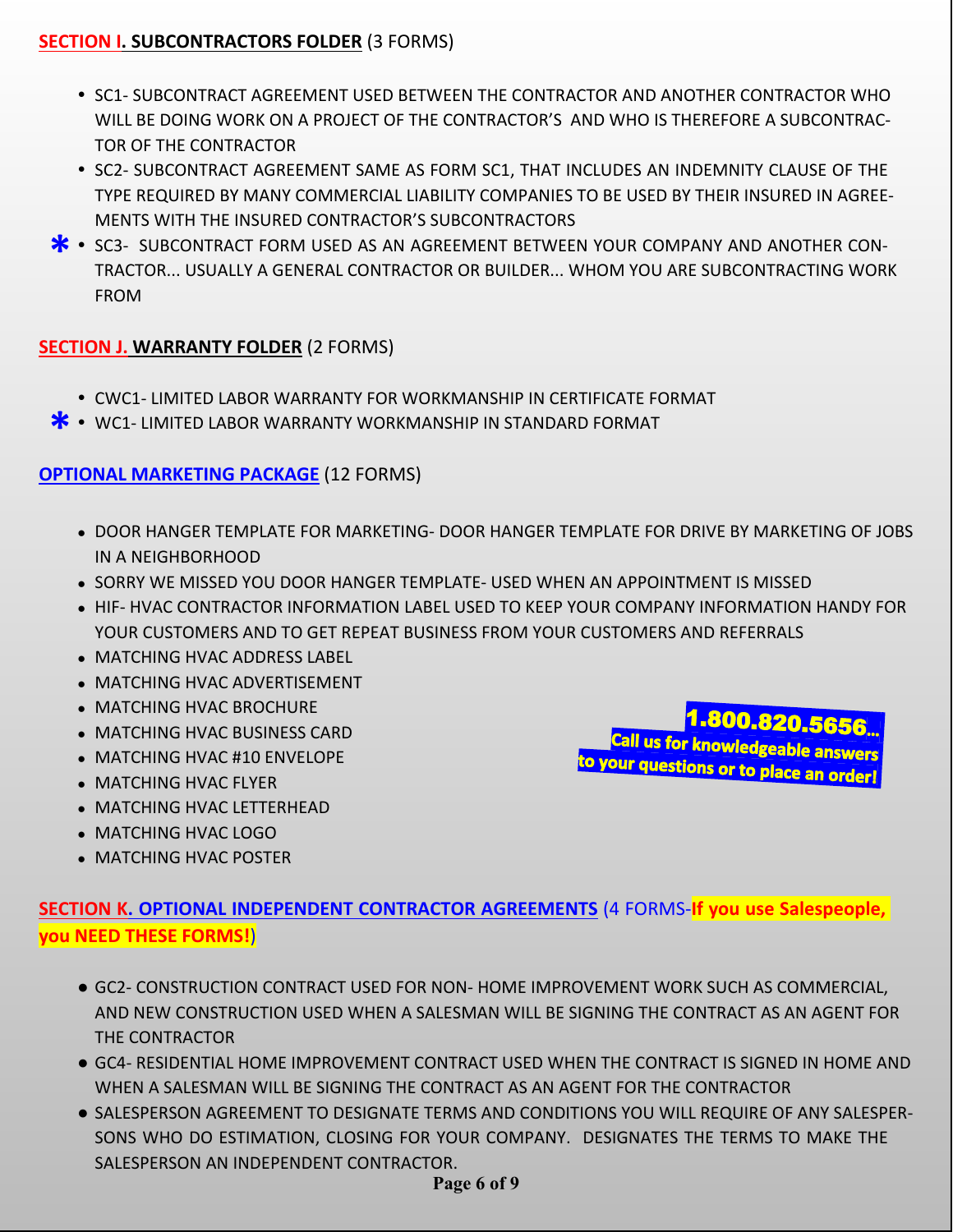● SUBCONTRACTOR AGREEMENT TO DESIGNATE TERMS AND CONDITIONS YOU WILL REQUIRE OF ANY SUB-CONTRACTOR WHO DOES WORK FOR YOUR COMPANY. THIS IS A "BLANKET" AGREEMENT. DESIGNATES THE TERMS TO MAKE THE SUBCONTRACTOR AN INDEPENDENT CONTRACTOR (IN CALIFORNIA A LICENSED CONTRACTOR CAN ONLY USE OTHER LICENSED CONTRACTORS AS SUBCONTRACTORS TO PERFORM WORK ON A JOB).

# **PRICING FOR THE DIFFERENT PRODUCTS (SOFTWARE, PDF, PRINTED FORMS) ARE ON THE NEXT PAGES… BE SURE TO CONTINUE!**

1.800.820.5656... Call us for knowledgeable answers to your questions or to place an order!

Forget expensive subscriptions… You can add digital signatures on any form with our software before emailing.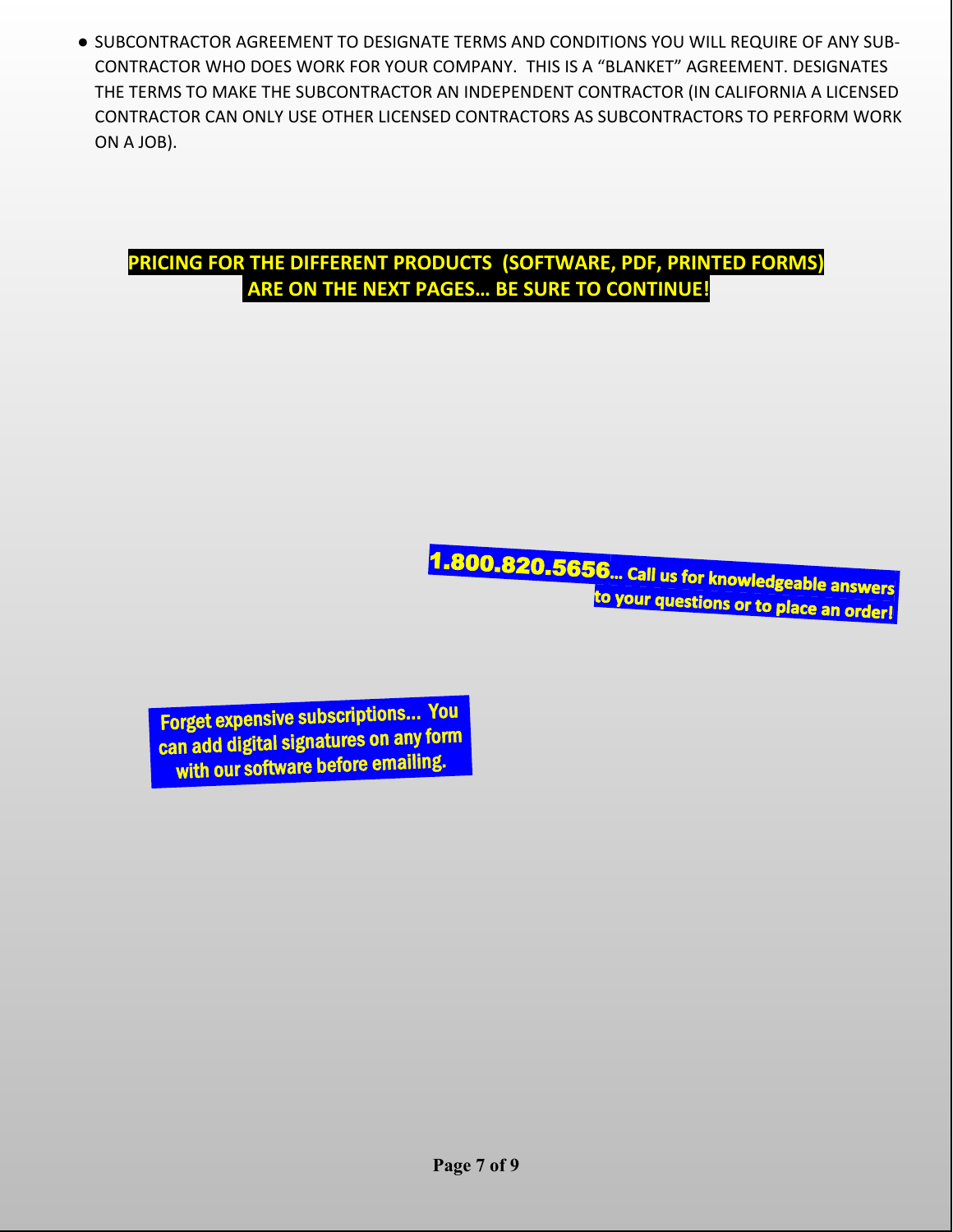| <b>ACT Contractors Forms SOFTWARE  Our Most Popular Form Solution</b> |                                                                                                                                                                                                                                                                                                 |              |  |  |
|-----------------------------------------------------------------------|-------------------------------------------------------------------------------------------------------------------------------------------------------------------------------------------------------------------------------------------------------------------------------------------------|--------------|--|--|
| <b>CATALOG NUMBER</b>                                                 | <b>DESCRIPTION</b>                                                                                                                                                                                                                                                                              | <b>PRICE</b> |  |  |
| <b>FODH1CA</b>                                                        | ACT CONTRACTORS FORMS SOFTWARE for California HVAC Con-<br>tractors with ALL 96 forms shown above  We set-up your LOGO &<br>Company Information ON EACH & EVERY FORM- A true "TURNKEY"<br>Form Solution                                                                                         | \$419.00     |  |  |
|                                                                       |                                                                                                                                                                                                                                                                                                 |              |  |  |
| <b>FODH3CA</b>                                                        | ACT CONTRACTORS FORMS SOFTWARE for California HVAC Con-<br>tractors with the 15 essential forms shown with a <b>BLUE</b> asterisk in the<br>list above  We set-up your LOGO & Company Information ON ALL 15<br>FORMS- A "TURNKEY" Form Solution.                                                | \$289.00     |  |  |
|                                                                       |                                                                                                                                                                                                                                                                                                 |              |  |  |
| <b>FODH5CA</b>                                                        | ACT CONTRACTORS FORMS SOFTWARE for California HVAC Con-<br>tractors with ANY 5 forms from the list shown above  We set-up your<br>LOGO & Company Information ON ALL 5 Forms.                                                                                                                    | \$249.00     |  |  |
| Package                                                               | <b>OPTIONAL- Marketing OPTIONAL add on to FODH1CA or FODH3CA or FODH5CA and adds</b><br>the 12 MARKETING Templates listed above.                                                                                                                                                                | \$125.00     |  |  |
|                                                                       |                                                                                                                                                                                                                                                                                                 |              |  |  |
|                                                                       | OPTIONAL add on to FODH1CA or FODH3CA or FODH5CA and adds<br><b>OPTIONAL- Independent the 2 Independent Contractors Agreements for Salespeople and Subs</b><br>Contractor/Sales Package who will be 1099 compensated. And 2 Contracts for Salesperson who<br>sign contracts for the Contractor. | \$125.00     |  |  |
|                                                                       |                                                                                                                                                                                                                                                                                                 |              |  |  |
|                                                                       | <b>OPTIONAL- USB Install</b> OPTIONAL install from a USB Flash Drive instead of Disks (useful if you<br>do not have a disk drive on your computer but do have a USB port!                                                                                                                       | \$20.00      |  |  |
|                                                                       |                                                                                                                                                                                                                                                                                                 |              |  |  |
| <b>OPTIONAL--Download</b>                                             | OPTIONAL RUSH orders we prepare a download of the software with-<br>in 12 hours after your approval of the layout IF YOU NEED IT FAST!                                                                                                                                                          | \$25.00      |  |  |



#### SOME ADVANTAGES OF OUR SOFTWARE PROGRAM

- 1. Complete Program Just needs MS Windows to install into.
- 2. Includes Unlimited Use of ALL Forms with NO Recurring FEES.
- 3. Fill out any form on your MS Windows computer or laptop (install software on both).
- 4. Print out Blank Forms for use in the field.
- 5. Print your own Carbonless Multi-Part Forms… we show you how.
- 6. Spell Check your text. Format text however you like.
- 7. Save copies to your hard drive for future reference and editing.
- 8. Draw simple diagrams and layouts.
- 9. Change the forms themselves… forms are not locked and are fully editable… make the form fit your business.
- 10. Change your phone number or anything else… No Problem!
- 11. Add digital photos to any form with simple drag and drop, resize, even do simple photo editing.
- 12. Email any form as a secure PDF from within the software with or without a DIGITAL SIGNATURE.
- 13. Meets CSLB and Federal laws.
- 14. We EVEN keep you current with new CA laws… ask us how!

1.800.820.5656... Call us for knowledgeable answers to your questions or to place an order!